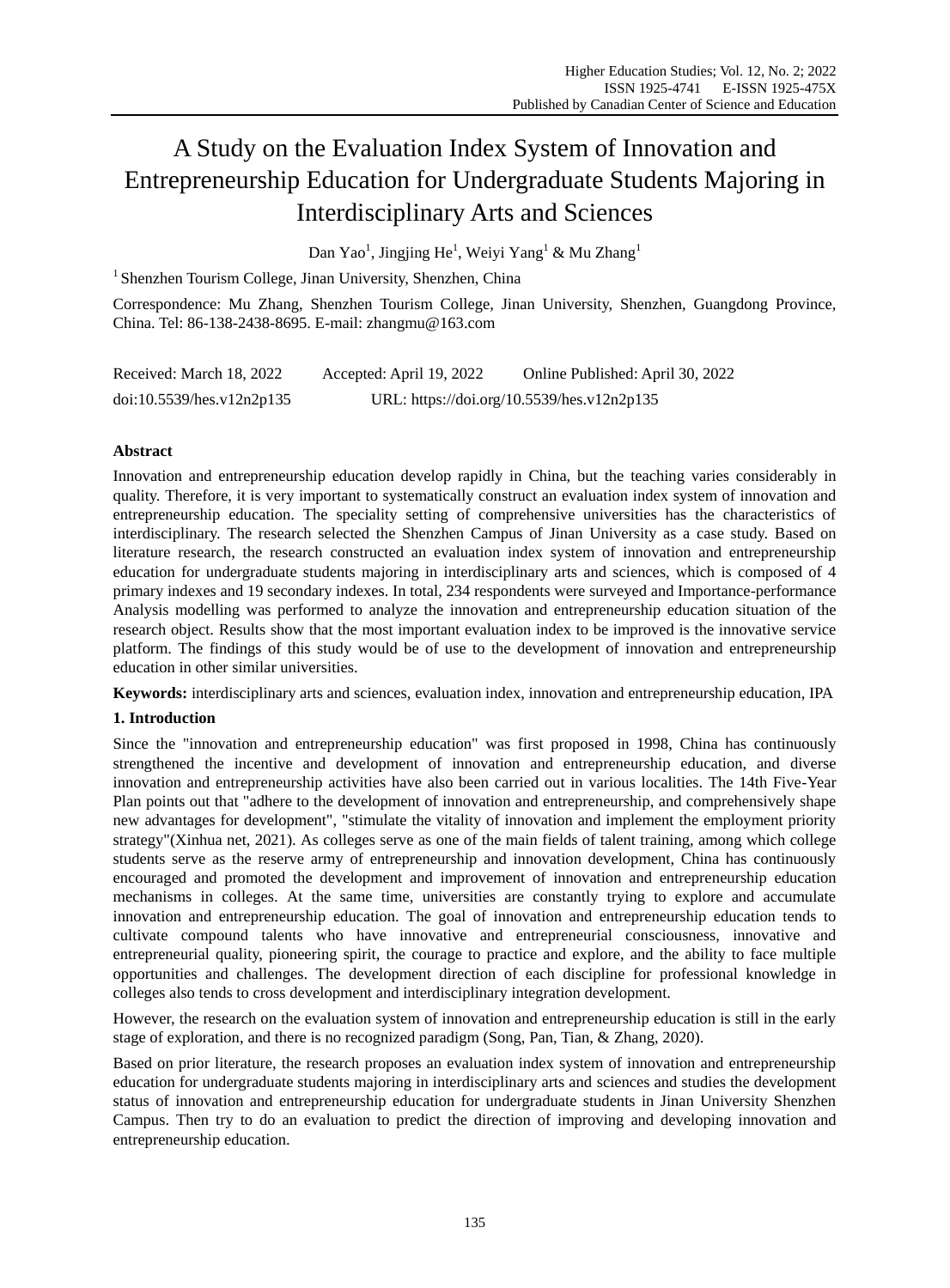## **2. Literature Review**

## *2.1 Development of Innovation and Entrepreneurship Education Abroad*

The earliest literature on innovation and entrepreneurship education is classified under the study of entrepreneurship education. Due to the early rise of entrepreneurship education research abroad, the definition is not consistent at the beginning. Many studies on entrepreneurship education include innovation education. In 2016, some scholars proposed that entrepreneurship education should evaluate educational achievements from the perspectives of implementation and innovation (Scott, Penaluna & Thompson, 2016).

Literature on entrepreneurship education is mainly divided into three directions. First, discuss the goal of entrepreneurship education. Pardo (2013) once explored the goals of entrepreneurship education and emphasized the importance of clear goals, as this is an important prerequisite for developing teaching methods and constructing evaluation systems.

Second, study teaching methods. Some scholars believed that the teacher-centred passive teaching method cannot achieve the educational goals well, so they proposed to incorporate the student-centred teaching method into innovation and entrepreneurship education. That was to create a suitable environment to encourage students to actively learn knowledge, rather than simply let the teacher impart knowledge to students (Harkema & Schout, 2008; Mwasalwiba, 2010; Tasnim, 2012). Some scholars put forward the "experiential method". This method is practised in various ways to achieve the purpose of entrepreneurship education, including learning in projects, carrying out practical training in enterprises, starting a business, etc. (Ahmad, Abu Bakar, & Ahmad, 2018).

Third, some scholars researched educational outcomes. From the perspective of evaluation, Scott, Penaluna and Thompson (2016) believed that teaching effects should be evaluated from two perspectives: implementation and innovation. Shekhar, Huang-Saad and Libarkin (2018) studied the factors influencing students' participation in the entrepreneurship education program and obtained six main variables influencing students' participation intention.

#### *2.2 Development of Innovation and Entrepreneurship Education in China*

Domestic research on innovation and entrepreneurship education has three directions, which are to discuss the integration with professional education, explore the education and talent training model, and study the practice of theoretical application.

Faced with the integration of innovation and entrepreneurship education and professional education, most of the training methods in domestic universities are closely combined with professional education, forming the innovation and entrepreneurship education model with the characteristics of each college and speciality (Yan, & Qu, 2017). At present, there are two directions for the exploration of innovation and entrepreneurship education and talent training mode. Some scholars believed that comprehensive "maker education" should be carried out for different talents to cultivate the maker spirit and the composite exploration ability (Yang, 2020). The other scholars argued that innovation and entrepreneurship education should be popularized and expanded to basic education and secondary education. They believed that innovation and entrepreneurship education should be combined with basic general education to cultivate the spirit of innovation and entrepreneurship from an early age (Li, & Wang, 2019). Moreover, scholars focus mainly on the curriculum system setting and resource accumulation of innovation and entrepreneurship education. In the research of theoretical application and practice, many universities carry out the strategy of university-industry cooperation, which pay attention to the combination of theory and practice. The Pioneer Park of Central South University mainly serves students. Operators of the park are limited to students of Central South University, and the park is dominated by students' independent management. Now, more than 220 companies have been stationed in the park.

#### *2.3 Development of Innovation and Entrepreneurship Education Evaluation System in China*

After a literature search on CNKI with the innovation and entrepreneurship education evaluation system as the keyword, 624 relevant pieces of literature were identified. CiteSpace was used to analyze literature from 2007 to 2020 in the unit of the year, and the keywords co-occurrence diagram and keyword time zone diagram were obtained as shown in Figure 1 and Figure 2 (Chen et al., 2015).

Figure 1showed that innovation and entrepreneurship education was first proposed from the perspective of talent training mode. Most of the research objects are vocational colleges, which may be related to the fact that the teaching content of vocational colleges lays emphasis on technology and can be faster to start a business monetization. In 2006, Zhang and Gu (2006) put forward the "three elements" (creation, innovation and entrepreneurship) talent training mode whose main goal is to cultivate students to start businesses. In 2007, Huang and Liu (2007) proposed the thinking of constructing the evaluation system of innovation and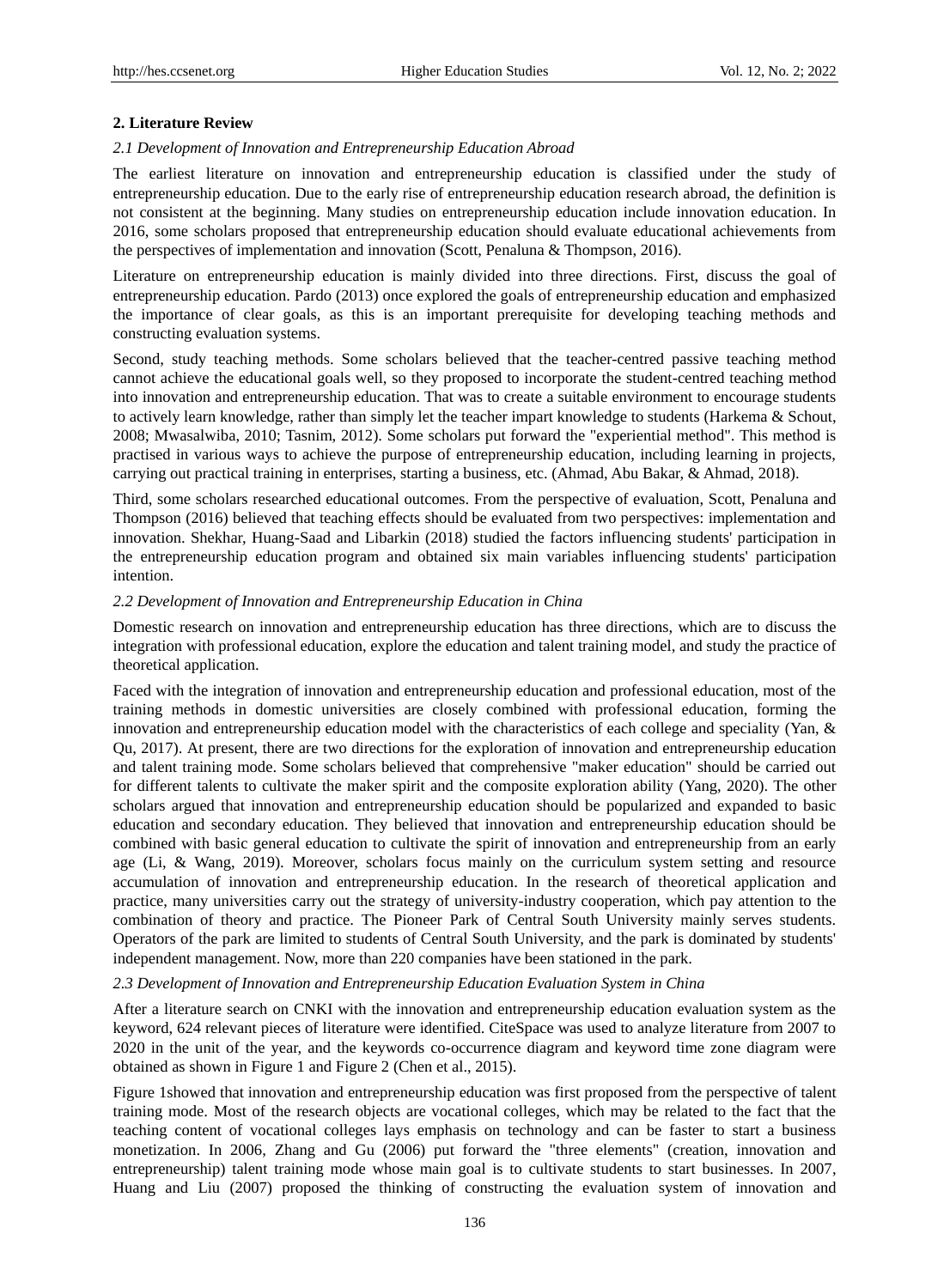entrepreneurship education for vocational college students out of the need for a talent training strategy. Later, such pieces of literature can be seen continually. Wang (2012), Feng and Tong (2013), Hong (2015) and other scholars have published articles on this. The research on the construction of the evaluation system of innovation and entrepreneurship education has also changed from being applied to most universities (Wang, 2012), to research universities (Feng & Tong, 2013), and then to applied universities (Hong, 2015). It can be seen that the research in this aspect is gradually dividing and becoming mature. After 2015, there are no large keyword nodes, indicating that no new research hotspots have been formed in the field of the innovation and entrepreneurship education evaluation system in recent years. The research topics of domestic scholars are scattered, or they choose existing topics to carry out more in-depth theoretical and empirical research. Some scholars conducted an empirical study on the influencing factors of innovation and entrepreneurship education performance based on 596 universities in China (Zhuo, Ren, Li, & Yu, 2020). Some scholars also designed an evaluation system of innovation and entrepreneurship education from the perspective of the consumer-oriented evaluation model theory (Jia, & Yao, 2019), and some scholars built an evaluation system of innovation and entrepreneurship education suitable for universities along the Silk Road from the perspective of regional characteristics (Li Sheng, Zha, & Li Chunke, 2021). There are not a few comprehensive universities in China, and the professional settings are interdisciplinary. In order to better respond to the national strategy of "mass entrepreneurship and innovation", it is of theoretical and practical significance to deepen the reform of innovation and entrepreneurship education in colleges and build an evaluation index system of innovation and entrepreneurship education for undergraduate students majoring in interdisciplinary arts and sciences.

In addition, domestic scholars also discussed the classification and selection of evaluation indicators. Zhu and He (2020) chose the evaluation index based on two aspects of "process-result". Xu (2019) proposed a three-dimension theoretical structure model of "value-process-result" evaluation of innovation and entrepreneurship education. Ge (2014) introduced the CIPP educational evaluation model to select indicators from four aspects: background, input, process and outcome. Jia and Yao (2019) chose indicators directly from the perspective of students, taking students -- consumers of innovation and entrepreneurship education as the core. Although the research perspective is different and the indicators are also different, it provides a rich theoretical basis and reference for the selection of indicators of the evaluation system in this study.

As shown in Figure 2, in recent years, Analytic Hierarchy Process (AHP) has been applied by most scholars in the construction of an evaluation system, and some scholars have applied an improved BP neural network evaluation model and method (Feng & Tong, 2013), fuzzy comprehensive evaluation method (Hong, 2015) and other methods to carry out research, each with its own advantages and disadvantages.

What's more, some foreign scholars used the IPA model to evaluate the education industry. Importance-performance Analysis (IPA) is a recognized and effective technique for evaluating elements of a marketing plan. It can evaluate a marketing plan against several important attributes as well as the existing effects of these attributes. The results of this technique can be graphically displayed in a simple and easy to understand two-dimensional grid, which is conducive to all kinds of subsequent analysis. These advantages of IPA allow most educators to quickly and easily determine which parts of the education system need to be improved so that they can improve the whole innovation and entrepreneurship education system with priority, and achieve better improvement results with limited resources.



Figure 1. Keywords co-occurrence diagram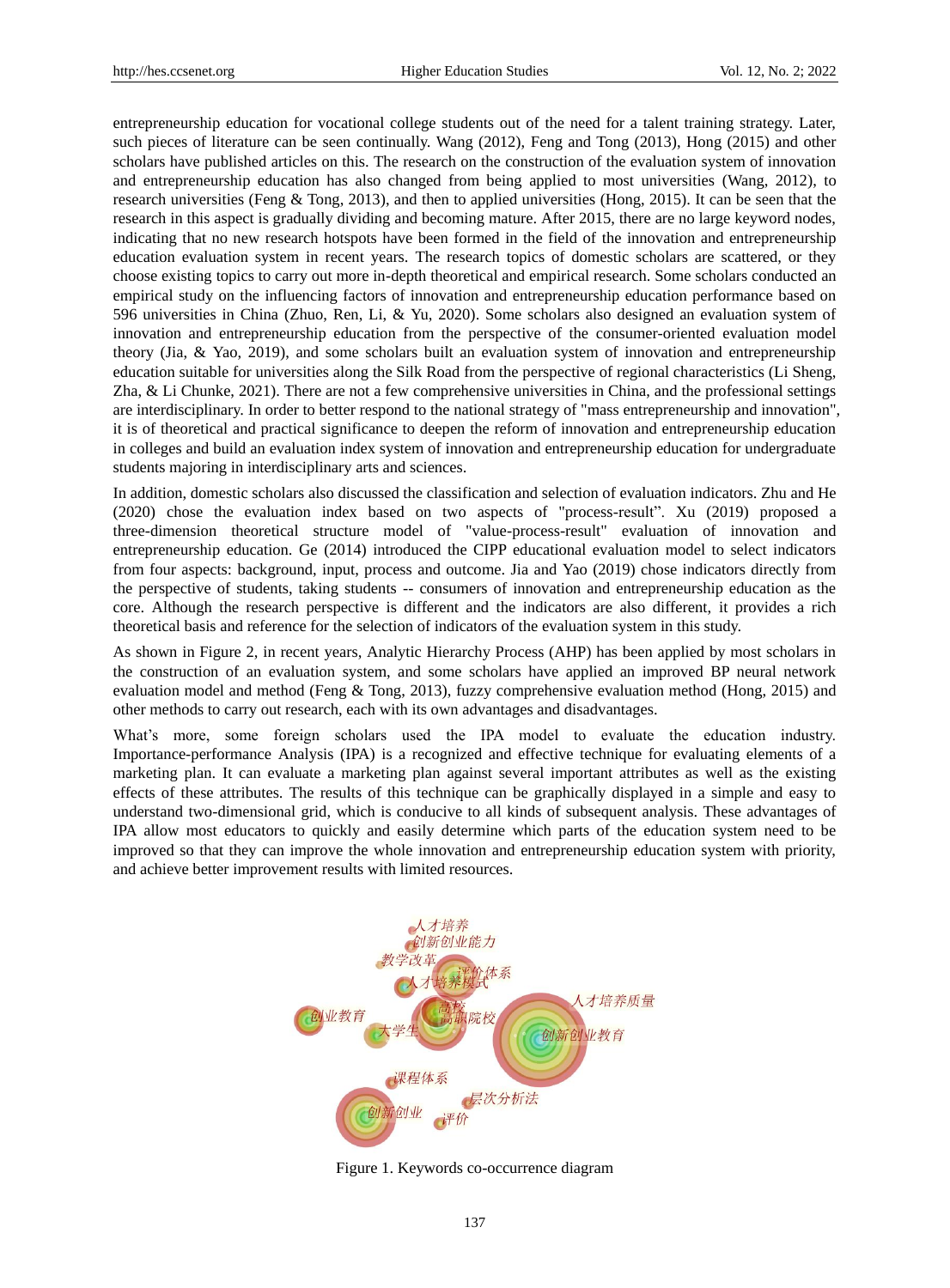

Figure 2. Keyword time zone diagram

#### **3. Research Design**

## *3.1 Case Study*

Jinan University Shenzhen Campus is selected for this case study. In terms of innovation and entrepreneurship, Shenzhen has the advantages of vitality, high quality and a high level of internationalization. Besides, the policy to support innovation and entrepreneurship is relatively complete, and the innovation and entrepreneurship atmosphere of universities is relatively strong. Jinan University Shenzhen Campus relies on the Tourism Experimental Teaching Demonstration Center to carry out innovation and entrepreneurship education, and there are seven majors on the campus, which are interdisciplinary. Therefore, Jinan University Shenzhen Campus is a suitable object to study the evaluation index system of innovation and entrepreneurship education for undergraduate students majoring in interdisciplinary arts and sciences.

#### *3.2 Innovation and Entrepreneurship Education Evaluation Index System*

Based on the literature review and the actual situation of innovation and entrepreneurship education, the evaluation index system of innovation and entrepreneurship education constructed in this research includes two levels. The primary indexes include five elements: innovation environment, innovation resource, Effect of innovation and innovation achievement. The secondary indexes include 20 indexes, as shown in Table 1.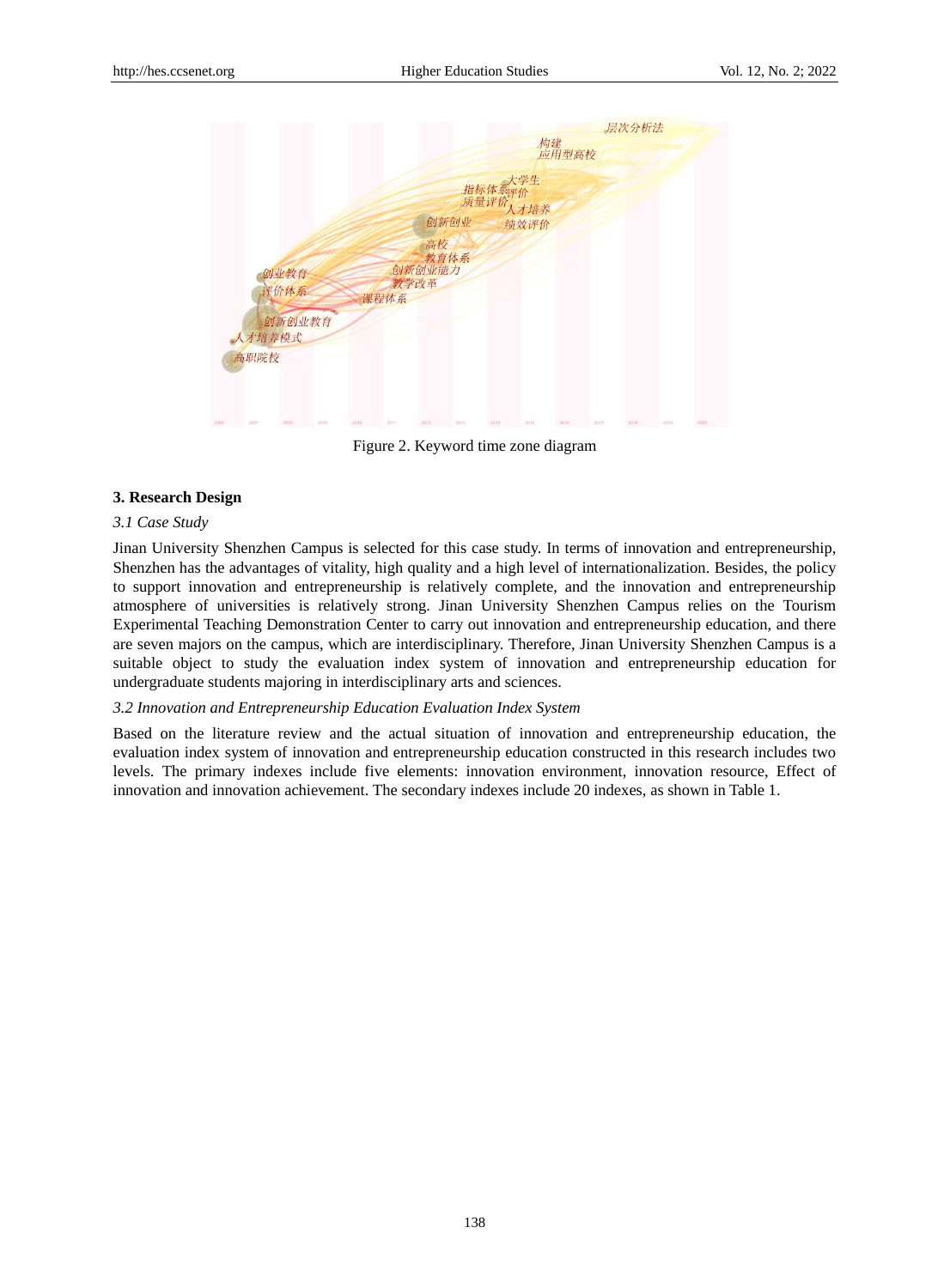| Primary Index                 | Secondary Index                      | <b>Index Description</b>                         |  |  |  |
|-------------------------------|--------------------------------------|--------------------------------------------------|--|--|--|
| <b>Innovation Environment</b> | Financial support                    | Related financial support                        |  |  |  |
|                               | Regional economic development        | Regional economic development                    |  |  |  |
|                               | Regional upstream enterprises        | Number of upstream enterprises in the region     |  |  |  |
|                               | Policy support                       | Government support for innovation and            |  |  |  |
|                               |                                      | entrepreneurship                                 |  |  |  |
|                               | Publicity                            | Government<br>propaganda<br>efforts<br>for       |  |  |  |
|                               |                                      | innovation and entrepreneurship                  |  |  |  |
|                               | Innovation and<br>entrepreneurship   | Number of innovation and entrepreneurship        |  |  |  |
|                               | competition held                     | competitions                                     |  |  |  |
|                               | Training offered                     | Innovation and entrepreneurship training and     |  |  |  |
|                               |                                      | seminars                                         |  |  |  |
| <b>Innovative Resources</b>   | Innovative curriculum provision      | The proportion of innovative practice courses    |  |  |  |
|                               | Number of participants in the course | Number of students covered by innovation         |  |  |  |
|                               |                                      | and entrepreneurship courses                     |  |  |  |
|                               | Course content                       | The degree of combination of the course and      |  |  |  |
|                               |                                      | regional characteristics                         |  |  |  |
|                               | On-campus faculty                    | The number of teachers in the school and the     |  |  |  |
|                               |                                      | of<br>theoretical<br>level<br>innovation<br>and  |  |  |  |
|                               |                                      | entrepreneurship                                 |  |  |  |
|                               | <b>External faculty</b>              | Number and ability of external tutors            |  |  |  |
|                               | Supporting laboratory                | The relevant laboratories of the school are set  |  |  |  |
|                               |                                      | up and effectively used                          |  |  |  |
|                               | Innovation service platform          | The university provides services and places to   |  |  |  |
|                               |                                      | innovation<br>the<br>needs<br>of<br>meet<br>and  |  |  |  |
|                               |                                      | entrepreneurship                                 |  |  |  |
| Effect of innovation          | Students' innovative thinking        | Students' innovative thinking and learning       |  |  |  |
|                               |                                      | ability have been improved                       |  |  |  |
|                               | Students' entrepreneurial ability    | Students' entrepreneurial abilities (such as     |  |  |  |
|                               |                                      | management, operation, leadership, etc.) are     |  |  |  |
|                               |                                      | improved                                         |  |  |  |
|                               | Student self-efficacy                | Improvement of students' innovation and          |  |  |  |
|                               |                                      | entrepreneurship self-efficacy (i.e., the degree |  |  |  |
|                               |                                      | of confidence in completing tasks related to     |  |  |  |
|                               |                                      | innovation and entrepreneurship)                 |  |  |  |
| Innovative achievements       | Student academic output              | Students' academic output (e.g., papers,         |  |  |  |
|                               |                                      | patents, etc.)                                   |  |  |  |
|                               | Student innovation competition won   | Students' competition awards related to          |  |  |  |
|                               |                                      | innovation and entrepreneurship                  |  |  |  |
|                               | Student project landing              | The landing rate of student innovation and       |  |  |  |
|                               |                                      | entrepreneurship projects                        |  |  |  |

Table 1. Extracted 20 innovation and entrepreneurship evaluation indexes

Innovation environment mainly refers to the evaluation of the support and input outside the school and the overall atmosphere of the place, which is composed of 7 secondary indexes. In 2013, the Ministry of Science and Technology issued *National Innovation Investigation Monitoring and Evaluation Index System (Draft for Comment)*, which includes various indicators concerning the innovation environment for national, regional, innovative city and high-tech zone evaluation systems. In conclusion, environmental assessment is essential (Department of Development Planning, Ministry of Science and Technology, 2013).

Innovation resources relate mainly to the evaluation of on-campus support and input. Some scholars advocated the implementation of the evaluation of the entrepreneurship education process in colleges (Huang Zhaoxin, & Huang Yangjie, 2019). Zhu and He (2020) also believed that the process-based quality evaluation reflected the trend of returning to the standard of education quality evaluation and avoided the excessive dependence on the result evaluation. Therefore, it is necessary to bring curriculum and other process elements into the evaluation system.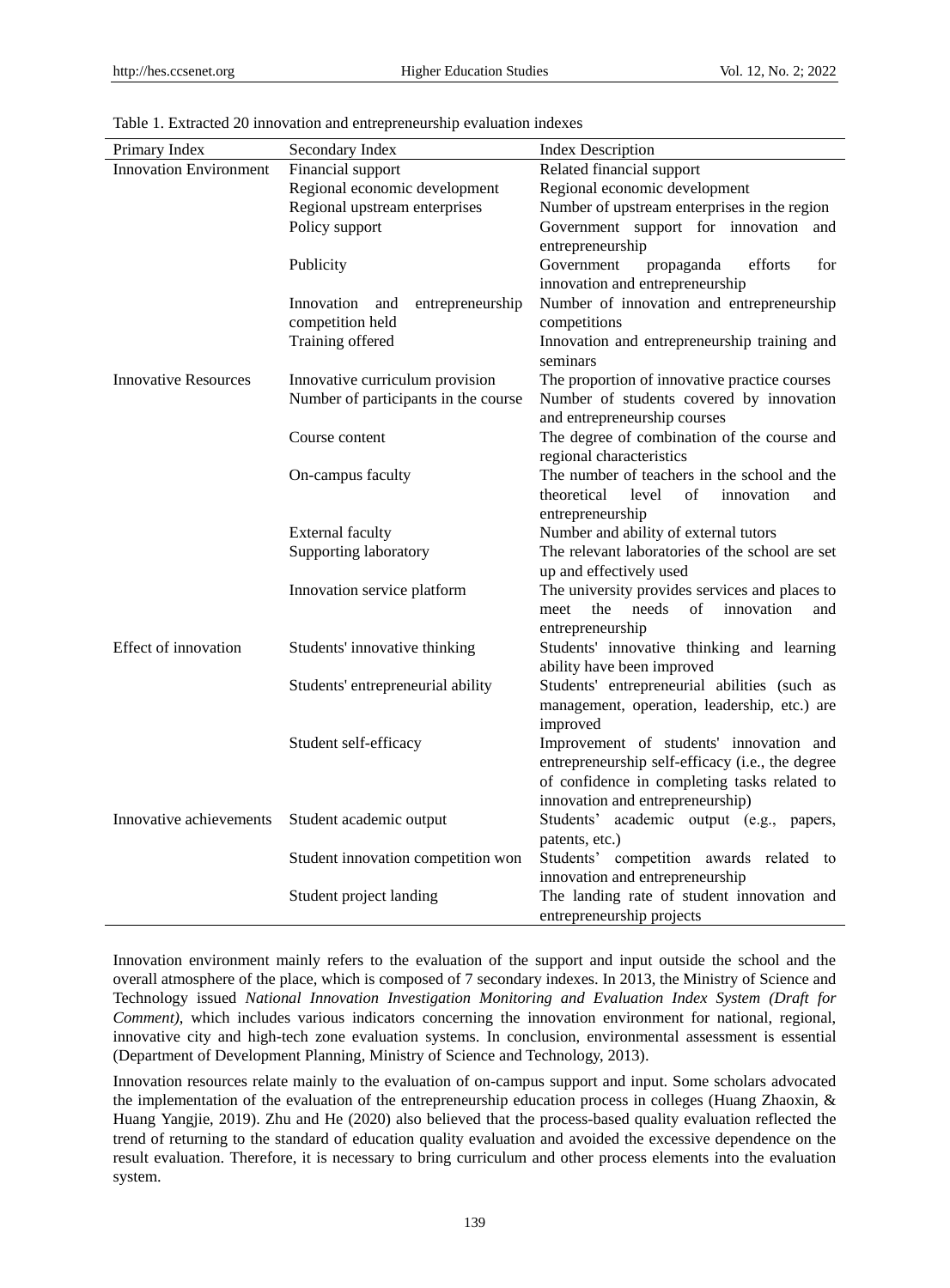Effect of innovation and innovative achievements is the evaluation of educational results. In addition to the evaluation of educational results such as papers and projects, the improvement of students' ability is also an important evaluation index. Duval-Couetil (2013) proposed a focused tool to measure entrepreneurial self-efficacy, entrepreneurial intention and orientation, etc. Jia and Yao (2019) also took the improvement of students' ability as an important indicator for the evaluation of innovation and entrepreneurship education.

## *3.3 Questionnaire Design*

This research carried out field research through a questionnaire, which was divided into two parts. The first part is basic information statistics, which is to understand the basic information of the respondents and to ensure that the participants in the questionnaire meet the premise of Shenzhen university students; The second part evaluates the importance and satisfaction of the index from four aspects: innovation environment, innovation resource, innovation effect and innovation achievement. The questionnaire used the Likert 5-point scale, and 1-5 points were assigned from very unimportant (very dissatisfied) to very important (very satisfied).

In order to ensure the smooth progress of the formal questionnaire survey, a preliminary survey was conducted at Jinan University Shenzhen Campus from September 15 to September 20, 2020. A total of 60 questionnaires were sent out and 58 were recovered with a recovery rate of 96.7%, including 58 valid questionnaires with an effective recovery rate of 100%. The reliability of each component was tested by using the reliability analysis of SPSS.24 software. Cronbach's α coefficient of the data collected in this questionnaire was 0.813, and the spherical Bartlett test reached the significance level (SIG =0.00).

If deletes the index "regional upstream enterprises", the  $\alpha$  value of the innovation environment is 0.890, which is higher than 0.756 before, and the  $\alpha$  value of the overall questionnaire is 0.852. Therefore, this index can be deleted and 19 evaluations obtained.

Finally, a new questionnaire was designed based on these 19 evaluation indicators and was officially distributed at Jinan University Shenzhen Campus from December 10, 2020 to December 20, 2020.

# **4. Questionnaire Recovery and Data Analysis**

A total of 250 questionnaires were distributed and 242 were recovered, with a recovery rate of 96.8%. Of these questionnaires, 234 were valid, and the effective questionnaire recovery rate was 96.7%.

Among the respondents to the questionnaire survey, the demographic characteristics of the survey sample were obtained through simple descriptive statistical analysis. See Table 2.

| <b>Population</b> | <b>Characteristics</b> | Sample size | proportion $(\% )$ |
|-------------------|------------------------|-------------|--------------------|
| Gender            | Male                   | 84          | 35.9               |
|                   | Female                 | 150         | 64.1               |
| Grade             | Freshman               | 24          | 10.3               |
|                   | Sophomore              | 73          | 31.2               |
|                   | Junior                 | 88          | 37.6               |
|                   | Senior                 | 49          | 20.9               |

Table 2. Demographic Characteristics of respondents  $(N = 234)$ 

As can be seen from Table 2, among the 234 valid respondents in the questionnaire, 84 were male, accounting for 35.9%; The sample number of female respondents was 150, accounting for 64.1%. Since the ratio of male to female students in Jinan University Shenzhen Campus was roughly 2:1, the survey also showed a slight imbalance in the ratio of males to females, and the proportion of females was larger than that of males to a large extent.

# *4.1 Reliability Analysis*

According to the reliability test results of SPSS, the reliability of the total table was tested for 19 evaluation index factors in the questionnaire. The original internal consistency  $\alpha$  coefficient of the questionnaire data was 0.928, greater than 0.5, so the reliability of the collected data in the total item of the questionnaire was very reliable.

# *4.2 Validity Analysis*

The validity of the questionnaire containing a five-level Likert scale was tested. The value of KMO was greater than 0.9, and the Sig value of the Bartlett spheroid test was also less than 0.05, reaching the significant level. Therefore, there was a strong correlation between variables, and the validity of the questionnaire passed the test.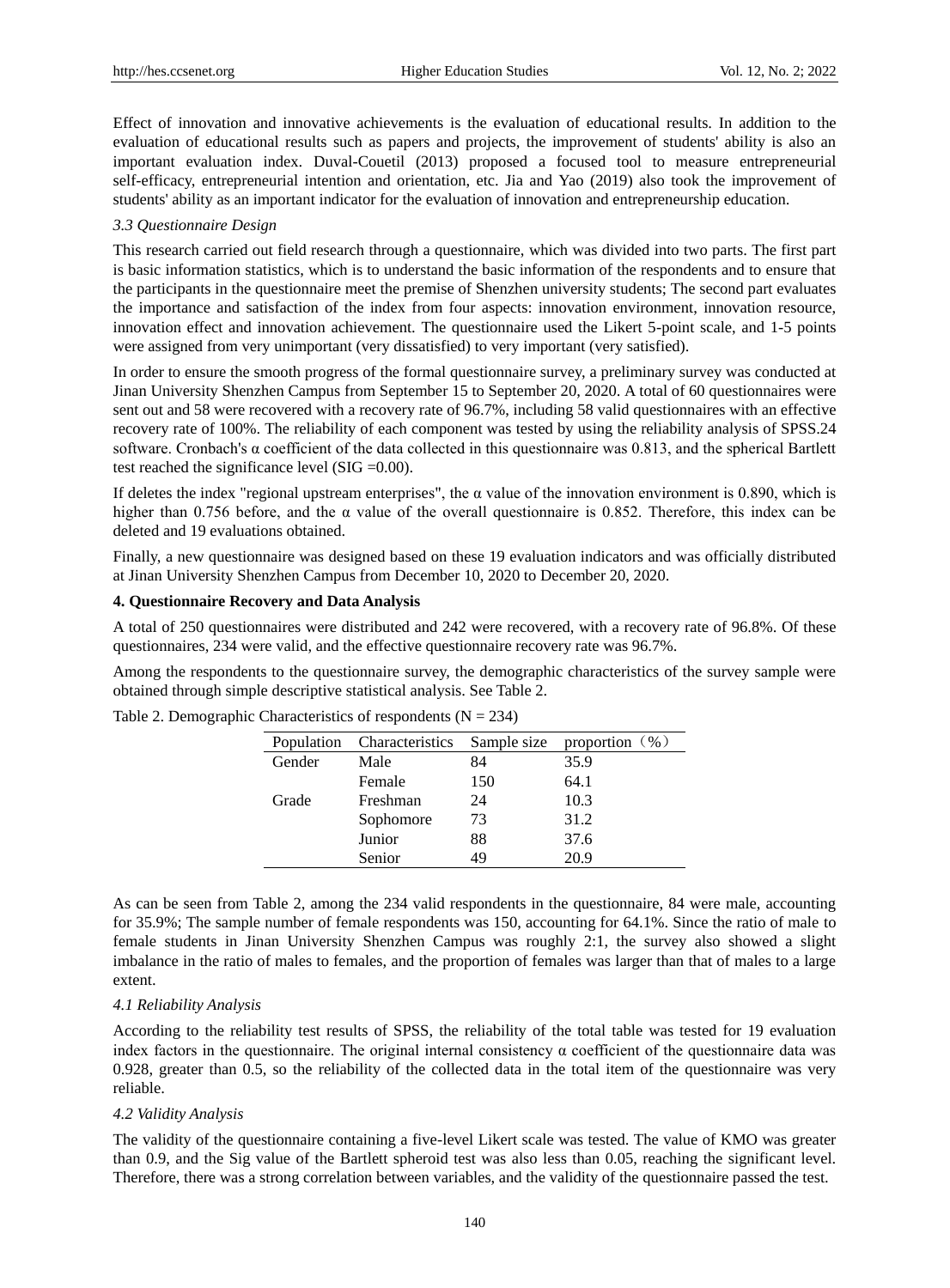# *4.3 Important-Performance Analysis*

After the questionnaire data passed reliability analysis and validity analysis, SPSS.24 was used to analyze the data collected from the questionnaire, and the importance and performance of each index were obtained as shown in Table 3:

Table 3. Analysis of the importance and performance of the evaluation indexes of undergraduate innovation and entrepreneurship education with interdisciplinary arts and sciences majors

| Primary Index                 | Secondary Index                         | Importance |                 | Performance |           |
|-------------------------------|-----------------------------------------|------------|-----------------|-------------|-----------|
|                               |                                         | Mean       | <b>Standard</b> | Mean        | Standard  |
|                               |                                         | value      | deviation       | value       | deviation |
| <b>Innovation Environment</b> | X1 Financial support                    | 4.427      | 0.780           | 4.350       | 0.780     |
|                               | X2 Regional economic development        | 4.316      | 0.858           | 4.376       | 0.807     |
|                               | X3 Policy support                       | 4.504      | 0.805           | 4.376       | 0.763     |
|                               | X4 Publicity                            | 4.419      | 0.801           | 4.368       | 0.726     |
|                               | X5 Innovation and entrepreneurship      | 4.154      | 0.877           | 4.188       | 0.809     |
|                               | competition held                        |            |                 |             |           |
|                               | X6 Training offered                     | 4.205      | 0.905           | 4.197       | 0.833     |
| <b>Innovative Resources</b>   | X7 Innovative curriculum provision      | 4.205      | 0.815           | 4.120       | 0.892     |
|                               | X8 Number of participants in the course | 4.128      | 0.856           | 4.154       | 0.877     |
|                               | X9 Course content                       | 4.231      | 0.834           | 4.188       | 0.850     |
|                               | X10 On-campus faculty                   | 4.274      | 0.816           | 4.350       | 0.758     |
|                               | X11 External faculty                    | 4.205      | 0.836           | 4.128       | 0.856     |
|                               | X12 Supporting laboratory               | 4.231      | 0.824           | 4.197       | 0.843     |
|                               | X13 Innovation service platform         | 4.427      | 0.758           | 4.197       | 0.863     |
| Effect of innovation          | X14 Students' innovative thinking       | 4.462      | 0.749           | 4.359       | 0.760     |
|                               | X15 Students' entrepreneurial ability   | 4.453      | 0.749           | 4.308       | 0.771     |
|                               | X16 Student self-efficacy               | 4.462      | 0.760           | 4.368       | 0.772     |
| Innovative achievements       | X17 Student academic output             | 4.111      | 0.849           | 4.094       | 0.861     |
|                               | X18 Student innovation competition won  | 4.086      | 0.857           | 4.068       | 0.858     |
|                               | X19 Student project landing             | 4.274      | 0.816           | 4.239       | 0.868     |

To more clearly present the specific situation of the 19 evaluation indicators, according to the analysis principle of IPA, with the importance indicator as the horizontal axis and the performance indicator as the vertical axis, the materiality-performance analysis chart of the innovation and entrepreneurship evaluation indicators in this study was drawn.



Figure 3. IPA analysis quadrant of undergraduate innovation and entrepreneurship education with interdisciplinary arts and sciences majors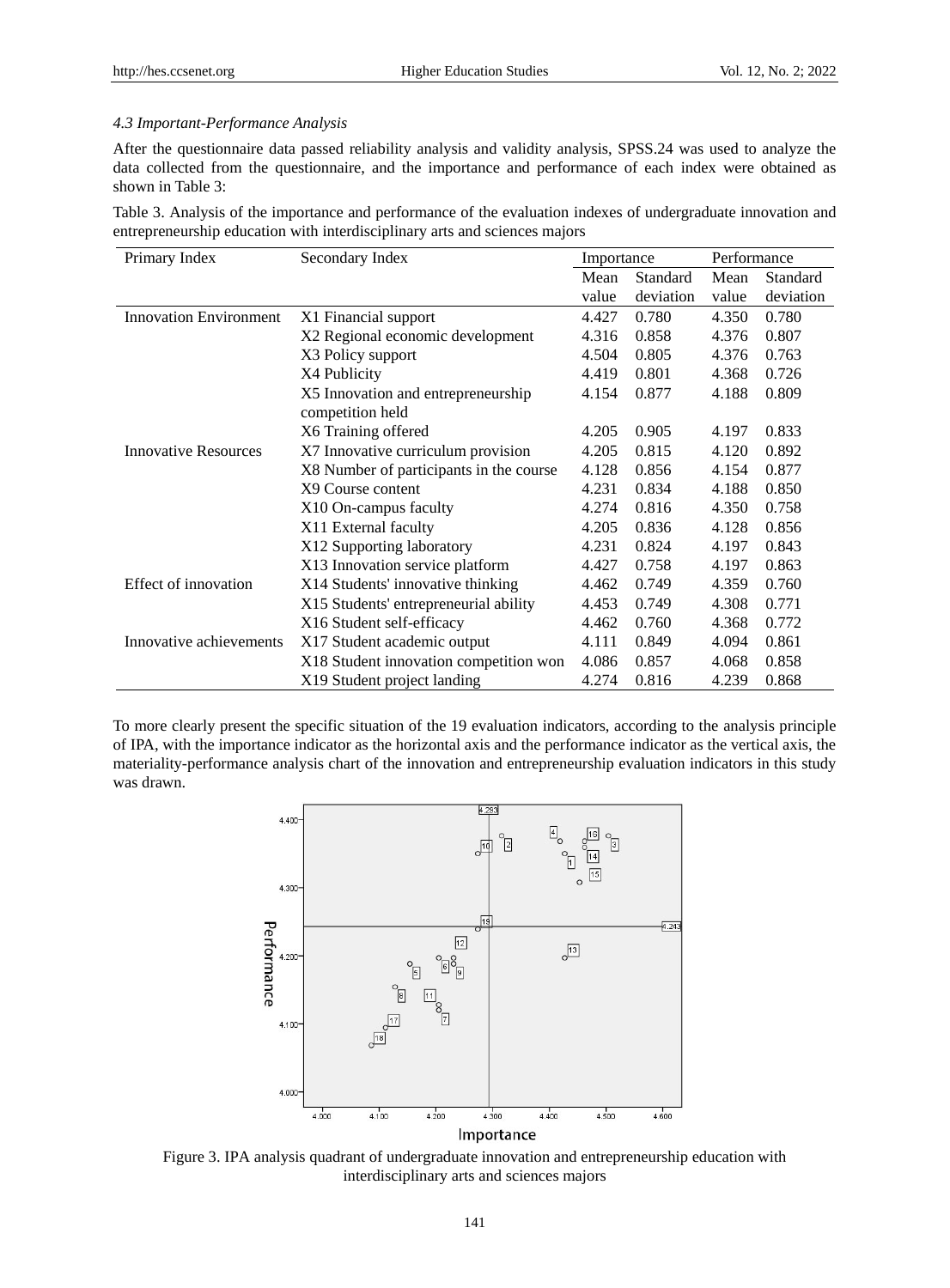As shown in Figure 3, the evaluation indicators positioned in the first quadrant and need to be continued are financial support, regional economic development, policy support, publicity, students 'innovation ability, students' entrepreneurial ability, and students' self-efficiency. Positioned in the second quadrant, the evaluation indicators which cannot be deliberately pursued and appropriate to follow the natural are on-campus faculty. Positioned in the third quadrant, it is recommended to include the "low priority" evaluation indicators, including innovation and entrepreneurship competition held, training offered, innovative curriculum provision, number of participants in the course, course content, on-campus faculty, external faculty, student academic output, student innovation competition won and student project landing. Positioned in the fourth quadrant, the evaluation indicator that needs to improve in the next step is for the school to provide an innovation service platform to meet the needs of innovation and entrepreneurship.

## **5. Results and Discussion**

## *5.1 Analysis Results*

## 5.1.1 The First Quadrant

The first quadrant is the area of high importance and high performance. There are 7 secondary indicators in this area, including 4 indicators in the innovation environment and 3 indicators in the innovation effect. This shows that students think that the environmental background of the location of the campus is very important for students to carry out innovation and entrepreneurship. Moreover, they recognize that Shenzhen, which is the national innovative city, the international innovation centre of science and technology industry, the most innovative city in Mainland China and one of the top ten innovative cities in China, has great advantages and positive influence on the development of innovation and entrepreneurship education. Students consider that the innovation effect is more important than innovation achievement, which shows that they pay more attention to the improvement of their own ability rather than a specific achievement, and they also get better growth in school.

## 5.1.2 The Second Quadrant

The second quadrant is the area with low importance and high performance, and the indicator located in this area is on-campus faculty. Therefore, students are satisfied with the number of teachers and theoretical level of innovation and entrepreneurship. In addition, they think teachers compared with other indicators are not very important, which also echoes the above information that students believe the improvement of their own ability is more important in innovation and entrepreneurship education.

# 5.1.3 The Third Quadrant

The third quadrant is the area of low importance and low performance. Located in this region is innovation and entrepreneurship competition held, training offered, innovative curriculum provision, number of participants in the course, course content, external faculty, supporting laboratory and three indicators of innovation results. Thus, students have the view that innovation and entrepreneurship competitions, training, and seminars in Shenzhen are not so important that their willingness to participate is not high. Besides, the importance and satisfaction with the relevant indicators of innovation and entrepreneurship education courses are relatively low. It may be that the courses offered by schools are few and of low quality, which in turn makes students doubt the need for the curriculum, thus reducing its importance in the hearts of students. Moreover, the lack of attention to and dissatisfaction with academic output, competition awards and project implementation reflect that students pay more attention to participation, rather than demanding whether there is a quantitative output in the end.

#### 5.1.4 The Fourth Quadrant

The fourth quadrant is a high importance and low performance area, where only the innovation service platform is located. It indicates that there are still many deficiencies in the construction of service platforms, and students prefer to get help related to innovation and entrepreneurship through such comprehensive service platforms. Furthermore, they believe that external support such as funds, policies and relevant services are more important than the cultivation of internal qualities such as innovation knowledge and innovation training. This seems to contradict that students attach more importance to the improvement of their ability, but in fact, it shows that students are more inclined to improve their ability from practice, and they hope to get more perfect help and service in practice.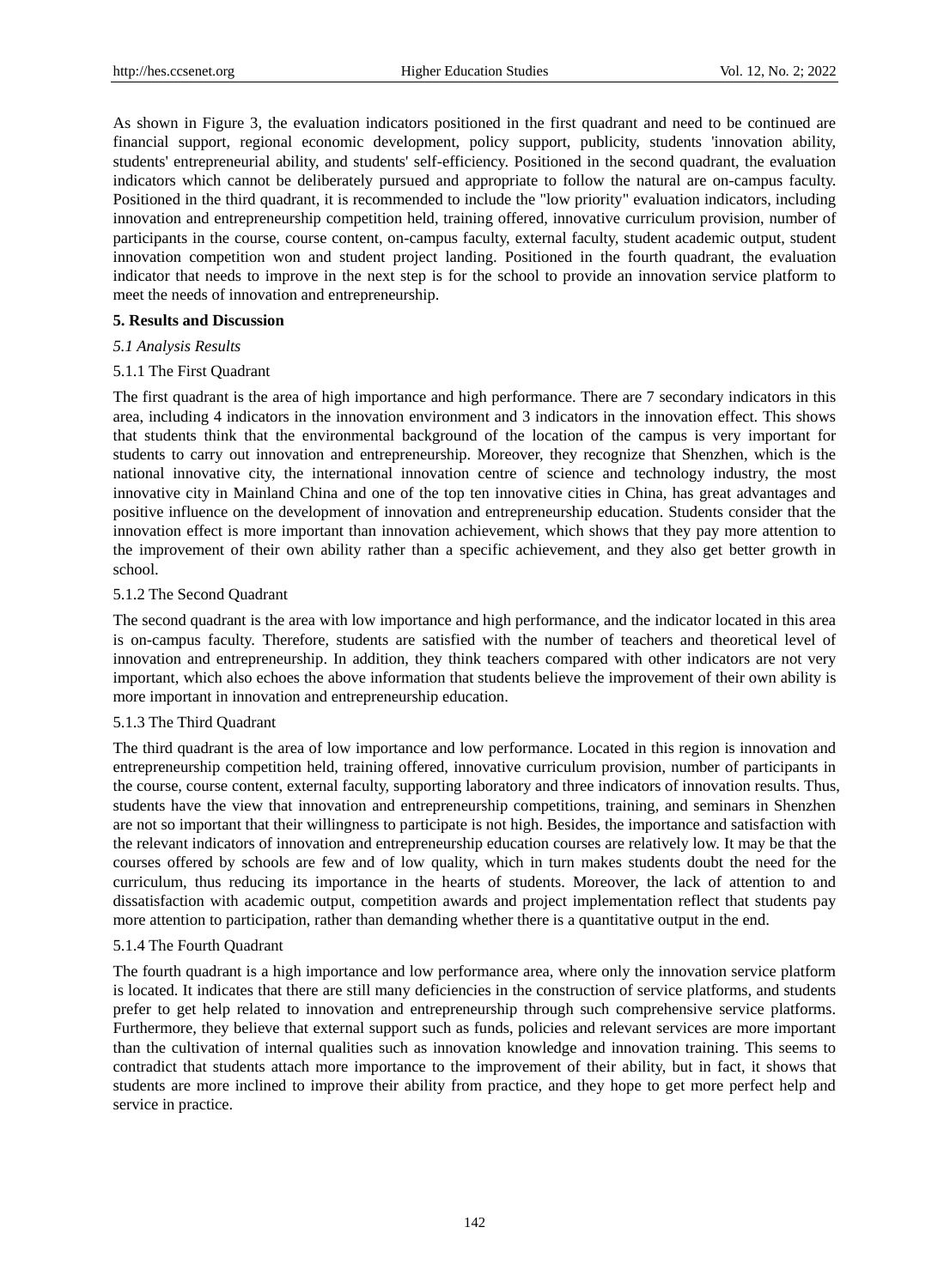# *5.2 Discuss*

5.2.1 Integrate into Shenzhen's Innovation Environment and Give Play to Regional Economic and Policy Advantages

From the perspective of students' attention to and satisfaction with the innovation environment, the school should actively integrate into Shenzhen's active innovation environment, give full play to Shenzhen's local economic and policy advantages, actively apply for relevant innovation and entrepreneurship projects, and attract educational resources of regional entrepreneurs. Besides, pay attention to the official websites and official accounts of Shenzhen Science and Technology Innovation Commission, Shenzhen Science and Technology Association, Nanshan Science and Technology Association, etc. In this way, the school can obtain information, competitions, training, discussion meetings and funding support plans about innovation and entrepreneurship, so that students can feel the atmosphere of innovation and entrepreneurship well. At the same time, cooperate actively with local governments and upstream enterprises to realize complementary advantages and resource sharing, introduce various financial support and policy support, and establish a standardized incentive system for innovation and entrepreneurship to provide a guarantee for students to carry out innovation and entrepreneurship practice, and promote students to carry out practice spontaneously.

5.2.2 Develop New Courses and Pay Attention to the Improvement of Students' Ability

Curriculum provision is the core of the innovation and entrepreneurship education system. In universities at home and abroad, curriculum provision is one of the key themes in the field of innovation and entrepreneurship education. However, in this survey, students believe it is of low importance, which is probably caused by the fact that the existing courses of schools are not enough to meet the needs of students. The university should actively develop new courses, draw lessons from the foreign existing mature system, and open more courses that combine theory and practice, and even courses with only guidance and practice to diversify the curriculum approach, such as participatory, interactive, inquiry, etc. The curriculum and incubation mechanism are combined to provide better incubation objects, and incubation and cultivation can be carried out more accurately. What's more, the design of curriculum should focus on cultivating students' innovative ability and comprehensive quality, and reflect interdisciplinary cooperation. It can make the ideas of the different discipline's perspectives collided with each other, and let the students achieve the real ability of ascension. Meanwhile, a flexible credit system can be used in curriculum provision, which supports the transformation of innovation course credits. It not only encourages students to participate in the innovation course but also enables them to devote more time and energy to the study of innovation and entrepreneurship, which is conducive to students' better practice of innovation and entrepreneurship.

5.2.3 Optimize Resource Allocation, Adjust Input, and Attach Importance to the Construction of the Innovation Service Platform

As an indicator of high importance and low performance, an innovative service platform should be a priority for the development of schools in the future. Therefore, the school can start by optimizing the allocation of educational resources, reduce the resource input of unimportant parts, and pay attention to the construction of the innovation service platform. Deeply understand the needs of students, clarify the internal management system, and determine responsible units or departments, so as to build a relatively perfect and comprehensive innovative service platform. On the one hand, starting from the hardware facilities of the innovation service platform, the school is supposed to provide the basic equipment and places required by students' innovation and entrepreneurship, such as the training bases inside and outside the campus and the mass innovation space. On the other hand, perfect rules and regulations, coordinating resources and innovative undertaking regularly to provide the students with high innovative entrepreneurial intention services related to innovation and entrepreneurship, including consulting, training, etc., so that students can obtain all-round, more targeted guidance and get diversified services that can connect with the resources inside and outside the school. In addition, the school can combine the above-mentioned integration into the Shenzhen innovation environment, set up information, discussion areas and other sections, to provide students with a good platform for communication and interaction.

#### **6. Deficiencies and Prospects**

The research of Innovation entrepreneurship education evaluation index is involved in many aspects and multiple points of view of the research question, although there was much good literature that can provide a theoretical reference in this field, in the extraction of evaluation index system by personal experience, professional ability and knowledge reserve and so on various restrictions, the extraction of indicators is still not so scientific. This study only extracts evaluation indicators based on relevant literature and the actual situation of Jinan University Shenzhen Campus, and whether it is generally applicable to interdisciplinary arts and sciences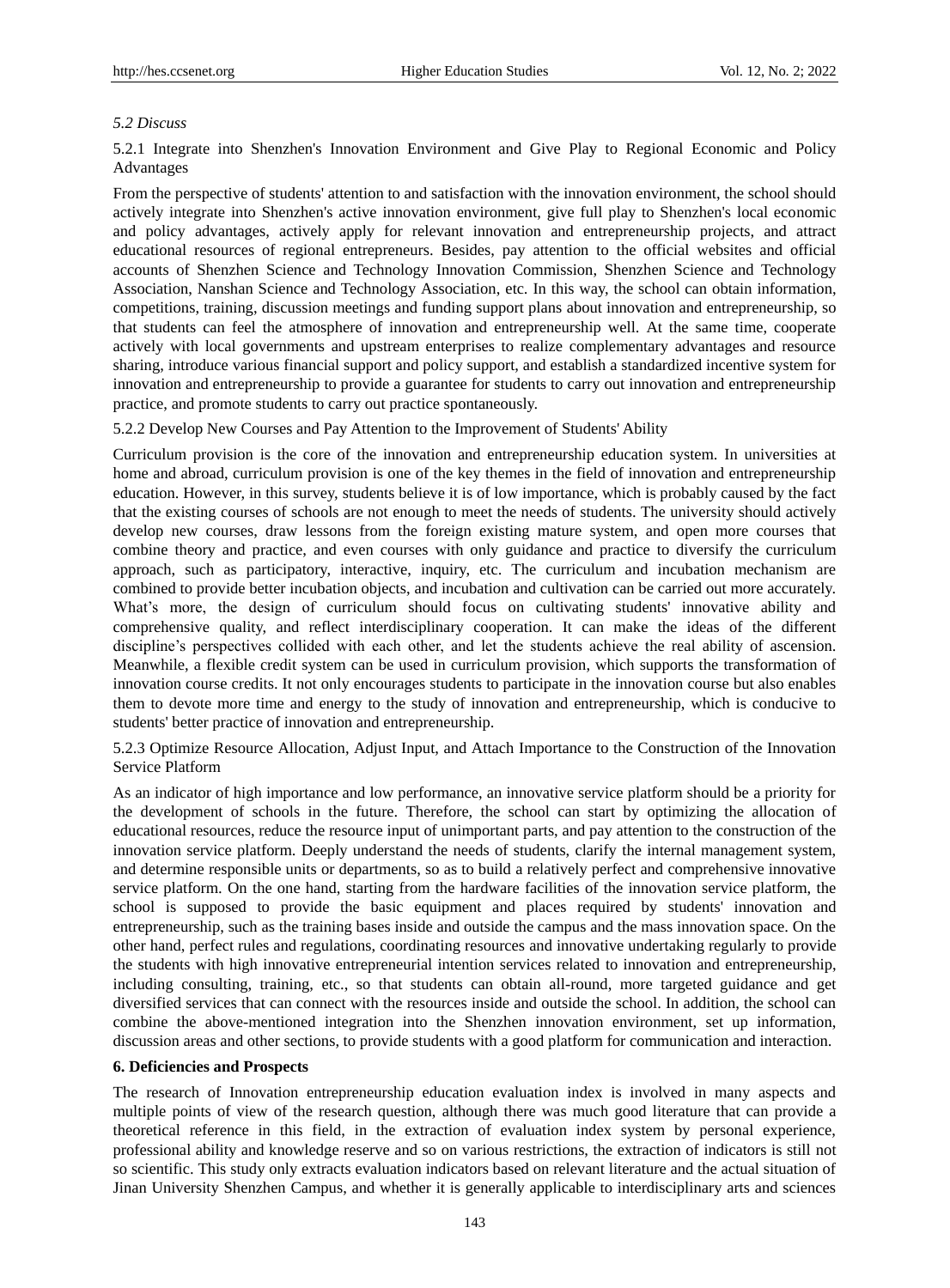colleges remains to be verified. At the same time, limited by the energy and funds, the scale of questionnaire distribution is not large, and the sample representativeness remains to be discussed. What's more, questionnaire samples are students, so the questionnaire data is based on the perspective of students, while students as the main body of innovation entrepreneurship education, its evaluation has important reference value. But it also means students' relatively narrow source of information will make the evaluation unobjective. But then it can also reflect some publicity and communication problems, thus the conclusions obtained by IPA analysis are of the certain reference value, but the interpretation needs a deeper understanding, and the statistical analysis of questionnaire data also needs to be further explored. Therefore, future research directions can start by optimizing the evaluation index system, expanding the sample size, strengthening the method of verifying the evaluation index, and improving the universality of the evaluation index of innovation and entrepreneurship education.

## **Acknowledgement**

This work was supported by the 21st batch of teaching reform projects of Jinan University, and the title is the Research and application of the evaluation index system of innovation and entrepreneurship education for undergraduate students majoring in interdisciplinary arts and sciences (Grant number:55611405)

#### **References**

- Ahmad, S. Z., Abu Bakar, A. R., & Ahmad, N. (2018). An evaluation of teaching methods of entrepreneurship in hospitality and tourism programs. *The International Journal of Management Education, 16*(01), 14-25. <https://doi.org/10.1016/j.ijme.2017.11.002>
- Chen, Y., Chen, C. M., Liu, Z. Y., Hu, Z. G., & Wang, X. W. (2015). The methodology function of Cite Space mapping knowledge domains. *Studies in Science of Science, 33*(02), 242-253. https://doi.org/10.16192/j.cnki.1003-2053.2015.02.009
- Department of Development Planning, Ministry of Science and Technology. (2013, November 27). *National Innovation Survey, Monitoring and Evaluation Index System (Draft)*. Retrieved from http://www.creader.com/news/20011219/200112190019.html
- Duval-Couetil, N, (2013). Assessing the Impact of Entrepreneurship Education Programs: Challenges and Approaches. *Journal of Small Business Management, 51*(3), 394-409. <https://doi.org/10.1111/jsbm.12024>
- Feng, Y. F., & Tong, X. L. (2013). Quality evaluation model and method of innovation and entrepreneurship education in research universities. *Journal of Huazhong Agricultural University (Social Science Edition), 1*, 122-128. https://doi.org/10.13300/j.cnki.hnwkxb.2013.01.023
- Ge, L., & Liu, Z. Y. (2014). Research on evaluation index system of entrepreneurial education ability in colleges and universities based on CIPP. *Journal of Northeast University (Social Sciences Edition), 16*(04), 377-382. https://doi.org/10.15936/j.cnki.1008-3758.2014.04.016
- Harkema, S., & Schout, H. (2008). Incorporating student-centred learning in innovation and entrepreneurship education. *European Journal of Education, 43*(04), 513-526. <https://doi.org/10.1111/j.1465-3435.2008.00372.x>
- Hong, T. (2015). Construction of Innovation and Entrepreneurship Education Evaluation System in application-oriented undergraduate universities. *Qiqihar University (Philosophy and Social Sciences), 11*, 145-147. https://doi.org/10.13971/j.cnki.cn23-1435/c.2015.11.046
- Huang, Z. C., & Liu, B. Q. (2007). Thinking on Building an Innovation and Entrepreneurship Education Evaluation System for Higher Vocational Students. *Education and Career, 30*, 78-79.
- Huang, Z. X., & Huang, Y. J. (2019). Innovation and entrepreneurship education quality evaluation: an empirical study from 1231 universities in China. *Education Research, 40*(07), 91-101.
- Jia, J. F., & Yao, X. S. (2019). Evaluation system design of innovation and entrepreneurship education in colleges and universities -- based on the perspective of consumer-oriented evaluation model theory. *Journal of Northeastern University (Social Science Edition), 21*(01), 82-88+95. https://doi.org/10.15936/j.cnki.1008-3758.2019.01.012
- Li, Q. Q., & Wang, Z. Z. (2019). Summary of Innovation and Entrepreneurship Education: connotation, model, problems and solutions. *Innovation and Entrepreneurship Education, 10*(01), 14-18.
- Li, S., Zha, G. Q, & Li, C. K. (2021). Research on the Construction of Innovation and Entrepreneurship Education Evaluation System in Universities along the Silk Road. *Journal of Xi'an University of Finance and Economics, 34*(05), 88-96. https://doi.org/10.19331/j.cnki.jxufe.2021.05.006